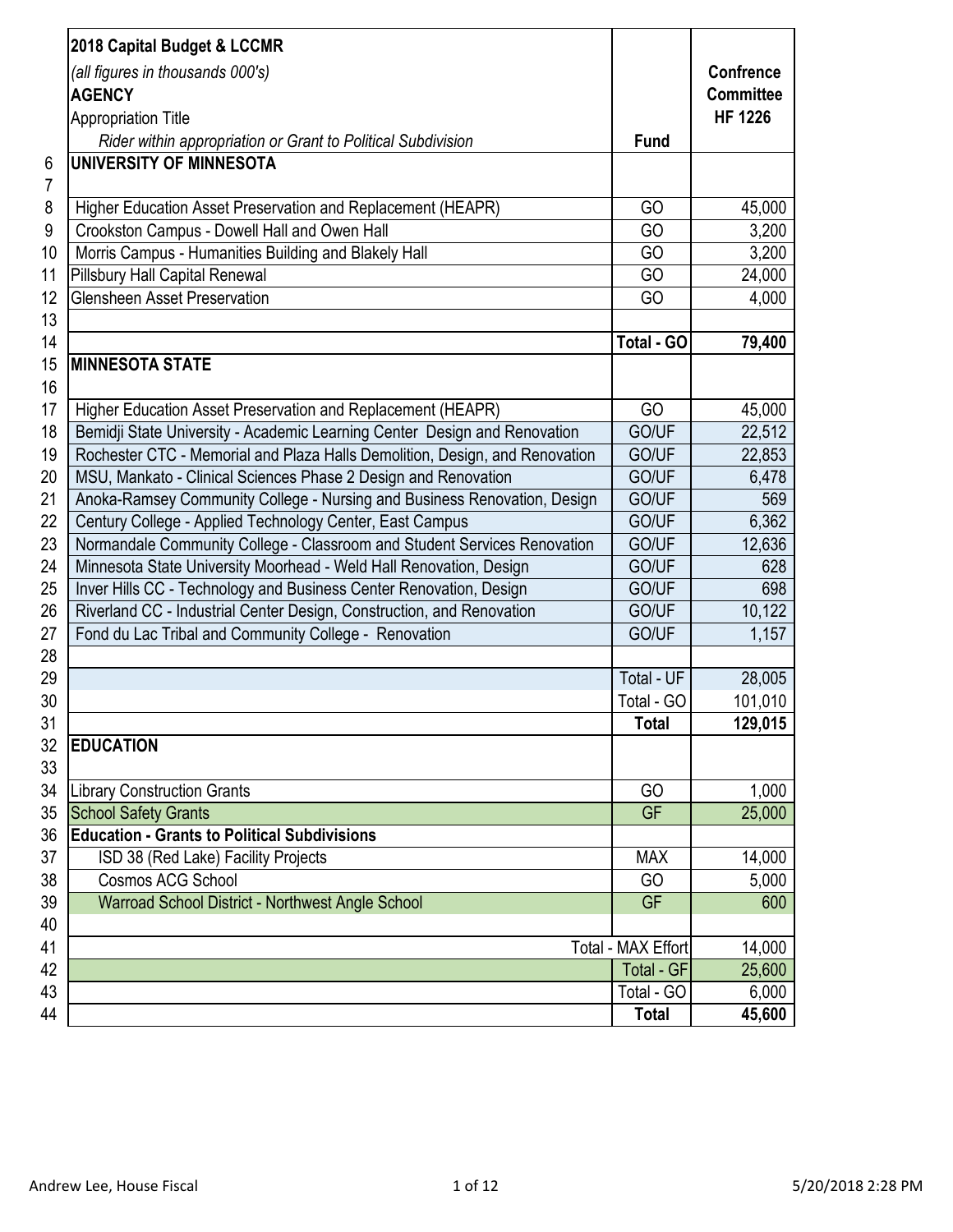| 2018 Capital Budget & LCCMR<br>(all figures in thousands 000's)<br><b>AGENCY</b><br><b>Appropriation Title</b><br>Rider within appropriation or Grant to Political Subdivision | <b>Fund</b>       | <b>Confrence</b><br><b>Committee</b><br><b>HF 1226</b> |
|--------------------------------------------------------------------------------------------------------------------------------------------------------------------------------|-------------------|--------------------------------------------------------|
| <b>MINNESOTA STATE ACADEMIES</b>                                                                                                                                               |                   |                                                        |
|                                                                                                                                                                                |                   |                                                        |
| <b>Asset Preservation</b>                                                                                                                                                      | GO                | 2,000                                                  |
| 48                                                                                                                                                                             |                   |                                                        |
|                                                                                                                                                                                | Total - GO        | 2,000                                                  |
| PERPICH CENTER FOR ARTS EDUCATION                                                                                                                                              |                   |                                                        |
|                                                                                                                                                                                |                   |                                                        |
| <b>Asset Preservation</b>                                                                                                                                                      | GO                | 250                                                    |
| 53                                                                                                                                                                             |                   |                                                        |
| 54                                                                                                                                                                             | <b>Total - GO</b> | 250                                                    |
| <b>DEPARTMENT OF NATURAL RESOURCES</b>                                                                                                                                         |                   |                                                        |
| 56                                                                                                                                                                             |                   |                                                        |
| <b>Asset Preservation</b>                                                                                                                                                      | GO                | 26,581                                                 |
| 58<br>Flood Hazard Mitigation                                                                                                                                                  | GO                | 20,000                                                 |
| Acquisition and Betterment of Buildings                                                                                                                                        | GO                | 6,000                                                  |
| Improving Accessibility to State Parks and Recreation Areas                                                                                                                    | GO                | 500                                                    |
| State Trails - Blufflands Harmony to lowa                                                                                                                                      | GO                | 1,500                                                  |
| 62<br><b>State Trails - Chester Woods</b>                                                                                                                                      | GO                | 2,500                                                  |
| 63<br>Glendalough State Park                                                                                                                                                   | GO                | 750                                                    |
| Lake Vermillion / Soudan State Park<br>64                                                                                                                                      | GO                | 4,000                                                  |
| 65<br><b>State Trails - Mill Towns</b>                                                                                                                                         | GO                | 500                                                    |
| 66<br>State Trails - Shooting Star                                                                                                                                             | GO                | 250                                                    |
| Departments of Natural Resources - Grants to Political Subdivisions                                                                                                            |                   |                                                        |
| 68<br>Aitkin County - Mille Lacs-Malmo East ATV loop                                                                                                                           | GO                | 1,500                                                  |
| 69<br>City of Babbit - Recreation Area                                                                                                                                         | GO                | 1,300                                                  |
| 70<br>City of Cohasset - Trail                                                                                                                                                 | GO                | 1,000                                                  |
| City of Grand Marais - Water Access Project<br>71                                                                                                                              | GO                | 2,000                                                  |
| City of LaCrescent - Wagon Wheel Trail<br>72                                                                                                                                   | GO                | 2,500                                                  |
| 73<br>Olmsted County - Lake Zumbro Sedimentation Removal                                                                                                                       | GO                | 640                                                    |
| Saint Louis & Lake Counties Regional Railroad Authority - Mesabi Trail<br>74                                                                                                   | GO                | 1,138                                                  |
| City of Stillwater - Saint Crox Riverbank Restoration<br>75                                                                                                                    | GO                | 1,650                                                  |
| 76                                                                                                                                                                             |                   |                                                        |
| 77                                                                                                                                                                             | Total - GO        | 74,309                                                 |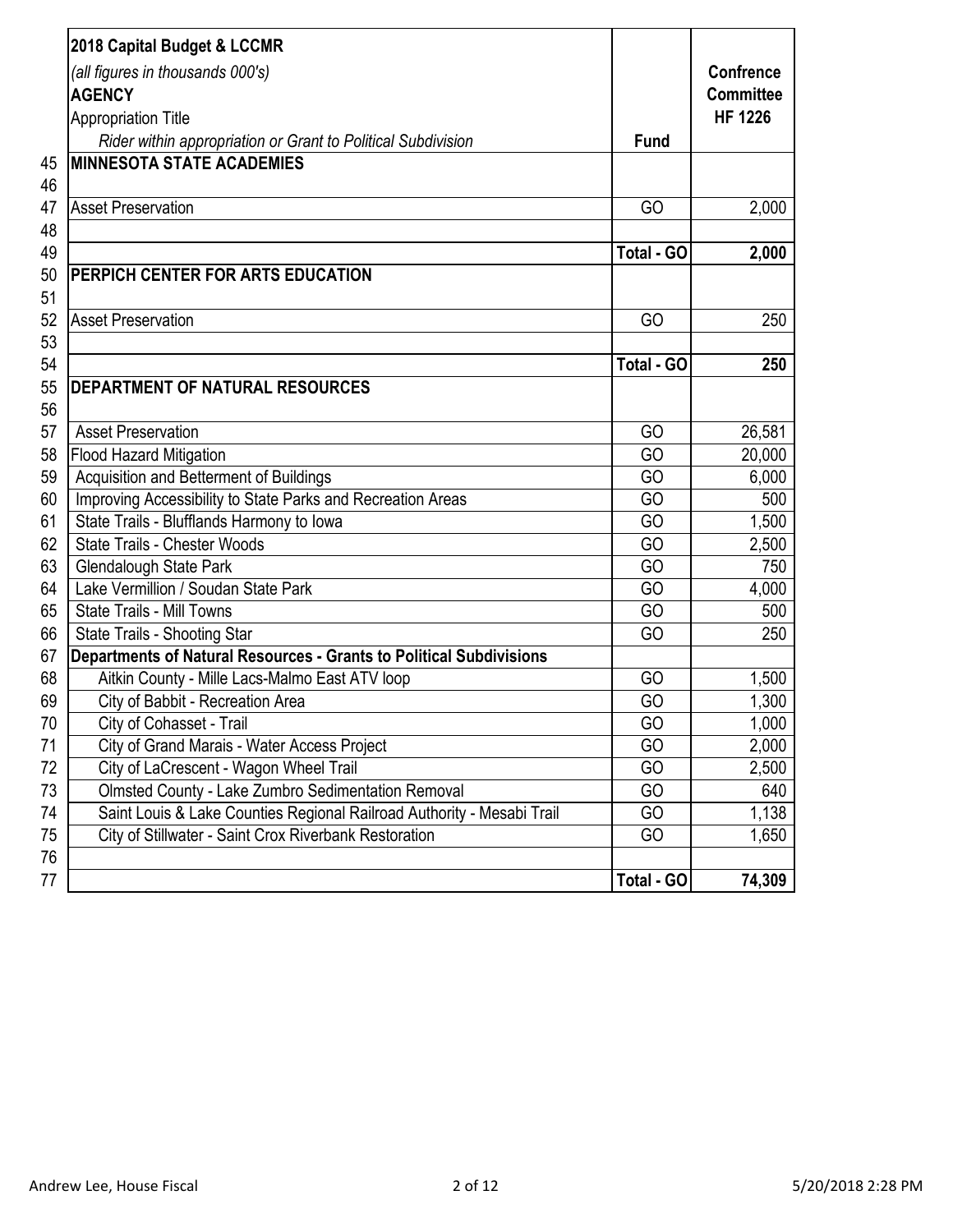|     | 2018 Capital Budget & LCCMR                                                                |                  |                                      |
|-----|--------------------------------------------------------------------------------------------|------------------|--------------------------------------|
|     | (all figures in thousands 000's)<br><b>AGENCY</b>                                          |                  | <b>Confrence</b><br><b>Committee</b> |
|     |                                                                                            |                  | <b>HF 1226</b>                       |
|     | <b>Appropriation Title</b><br>Rider within appropriation or Grant to Political Subdivision | <b>Fund</b>      |                                      |
| 78  | POLLUTION CONTROL AGENCY                                                                   |                  |                                      |
| 79  |                                                                                            |                  |                                      |
| 80  | Becker County - Solid Waste Facility                                                       | GO               | 750                                  |
| 81  |                                                                                            |                  |                                      |
| 82  |                                                                                            | Total - GO       | 750                                  |
| 83  | <b>BOARD OF WATER AND SOIL RESOURCES</b>                                                   |                  |                                      |
| 84  |                                                                                            |                  |                                      |
| 85  | Local Government Roads Wetlands Replacement Program                                        | GO               | 6,700                                |
| 86  | <b>BWSR Grants to Political Subdivisions</b>                                               |                  |                                      |
| 87  | Minnesota River Basin Area II                                                              | GO               | 700                                  |
| 88  |                                                                                            |                  |                                      |
| 89  |                                                                                            | Total - GO       | 7,400                                |
| 90  | <b>Rural Finance Authority Loans</b>                                                       | UF               | 35,000                               |
| 91  | <b>MINNESOTA ZOOLOGICAL GARDENS</b>                                                        |                  |                                      |
| 92  |                                                                                            |                  |                                      |
| 93  | <b>Asset Preservation</b>                                                                  | GO               | 6,000                                |
| 94  |                                                                                            |                  |                                      |
| 95  |                                                                                            | Total - GO       | 6,000                                |
| 96  | <b>ADMINISTRATION</b>                                                                      |                  |                                      |
| 97  |                                                                                            |                  |                                      |
| 98  | <b>Statewide CAPRA</b>                                                                     | GO               | 5,000                                |
| 99  | <b>Capitol Complex Security Upgrades</b>                                                   | GO               | 10,000                               |
| 100 |                                                                                            |                  |                                      |
| 101 |                                                                                            | <b>Total -GO</b> | 15,000                               |
|     | 102 AMATEUR SPORTS COMMISSION                                                              |                  |                                      |
| 103 |                                                                                            |                  |                                      |
| 104 | <b>NSC Asset Preservation</b>                                                              | GO               | 1,000                                |
| 105 |                                                                                            |                  |                                      |
| 106 |                                                                                            | Total - GO       | 1,000                                |
| 107 | <b>MILITARY AFFAIRS</b>                                                                    |                  |                                      |
| 108 |                                                                                            |                  |                                      |
| 109 | <b>Brainerd Readiness Center</b>                                                           | GO               | 4,143                                |
| 110 | <b>Grand Rapids Readiness Center</b>                                                       | GO               | 2,126                                |
| 111 | <b>St Cloud Readiness Center</b>                                                           | GO               | 4,450                                |
| 112 | <b>Wadena Readiness Center</b>                                                             | GO               | 2,157                                |
| 113 |                                                                                            |                  |                                      |
| 114 |                                                                                            | Total - GO       | 12,876                               |
| 115 | <b>PUBLIC SAFETY</b>                                                                       |                  |                                      |
| 116 |                                                                                            |                  |                                      |
| 117 | <b>Public Safety Grants to Political Subdivisions</b>                                      |                  |                                      |
| 118 | City of Cottage Grove - HERO Center                                                        | GO               | 9,500                                |
| 119 | Dakota County - Regional Public Safety Center                                              | GO               | 6,200                                |
| 120 | City of Marshall - MERIT Center                                                            | GO               | 6,000                                |
| 121 |                                                                                            |                  |                                      |
| 122 |                                                                                            | Total - GO       | 21,700                               |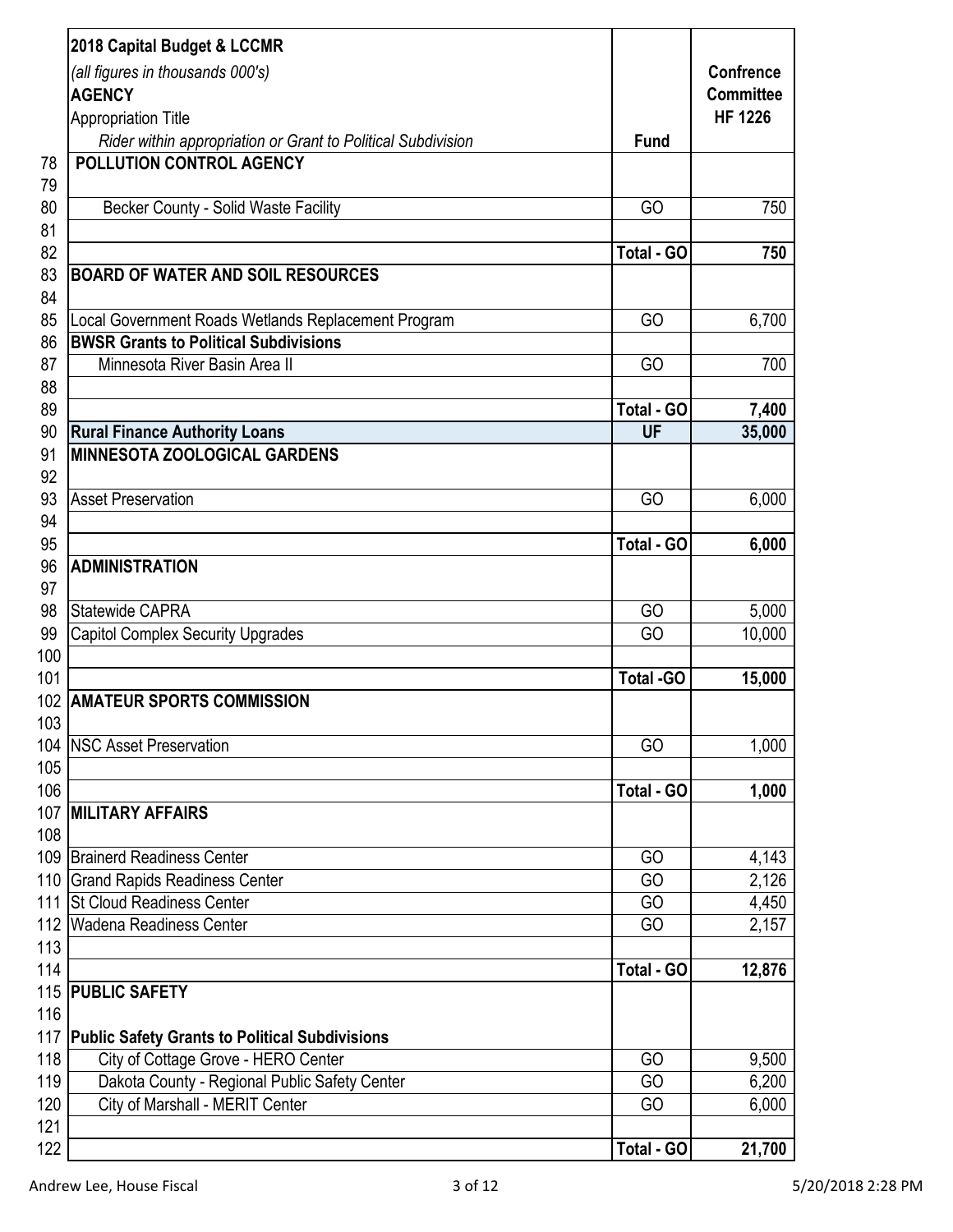|     | 2018 Capital Budget & LCCMR                                                    |                   |                  |
|-----|--------------------------------------------------------------------------------|-------------------|------------------|
|     | (all figures in thousands 000's)                                               |                   | <b>Confrence</b> |
|     | <b>AGENCY</b>                                                                  |                   | <b>Committee</b> |
|     | <b>Appropriation Title</b>                                                     |                   | <b>HF 1226</b>   |
|     | Rider within appropriation or Grant to Political Subdivision                   | <b>Fund</b>       |                  |
|     | 123 <b>DEPARTMENT OF TRANSPORTATION</b>                                        |                   |                  |
| 124 |                                                                                |                   |                  |
| 125 | <b>Local Road Improvement Fund Grants</b>                                      | GO/TF             | 78,600           |
| 126 | Local Road Program Undesignated                                                |                   | 50,000           |
| 127 | City of Dayton - Brockton Interchange                                          |                   | 13,500           |
| 128 | City of Inver Grove Heights - Argenta Trail 70th Street Expansion              |                   | 6,100            |
| 129 | Carver County - Highway 101 Realignment                                        |                   | 9,000            |
| 130 | Local Bridge Replacement Program                                               | GO/TF             | 5,000            |
| 131 | Minnesota Rail Service Improvement Fund (MRSI) (1)                             | <b>MRSI</b>       | 1,550            |
| 132 | Minnesota Valley Regional Rail Authority - MRSI                                |                   | 1,000            |
| 133 | Minnesota Commercial Railway Company - Rice Creek Bridge - MRSI                |                   | 550              |
|     | 134   Port Development Assistance                                              | GO                | 5,200            |
|     | 135 Safe Routes to School                                                      | GO                | 1,000            |
|     | 136 StoneArch Bridge                                                           | GO                | 1,000            |
|     | 137 Trunk Highway Corridor GO and Trunk Highway Bonding                        |                   |                  |
|     | 138 Brooklyn Park - Highway 169/101st Avenue Interchange                       | GO/TF             | 4,000            |
|     | 139 Chisago County - Highway 8 Reconstruction                                  | GO/TF             | 3,000            |
|     | 140 Foley - Highway 23 Safety Improvements                                     | <b>GF</b>         | 300              |
|     | 141 Foley - Highway 23 Safety Improvements                                     | GO                | 200              |
|     | 142 Railroad Crossing Separation on TH 29 in Pope County                       | <b>THB</b>        | 10,500           |
|     | 143 Corridors of Commerce \$150 M a year in FY 2022 & 2023, \$100 M in FY 2024 | <b>THB</b>        | 400,000          |
|     | 144   Department of Transportation Grants to Political Subdivisions            |                   |                  |
| 145 | Hennepin County CSAH 9 & I-494 Bridge (Rockford Road)                          | GO/TF             | 4,860            |
| 146 | Hennepin County CSAH 9 & I-494 Bridge (Rockford Road)                          | <b>THB</b>        | 4,860            |
| 147 | City of Mankato - Highway 169 Levee Reconstruction                             | THB               | 830              |
| 148 | City of Wadena - Highway 10 Environmental Cleanup                              | GO/TF             | 5,000            |
| 149 | City of Becker - Industrial Park Improvements                                  | GO                | 3,300            |
| 150 | Town of Wakefield - Wakefield/Luxembourg 200th Street                          | GO/TF             | 600              |
| 151 | City of Rochester - Bus Garage                                                 | GO                | 2,500            |
| 152 | City of Goodview - Goodview/Minnesota City Railroad Crossing Quiet Zone        | GO                | 330              |
| 153 | Cities of Loretto/Medina/Wayzata - Rail Crossing Safety Improvements           | GO                | 1,200            |
| 154 | Minnesota Commercial Railway Company - Rice Creek Bridge - GO                  | GO                | 1,000            |
| 155 | City of Moorhead - 21st Street South Rail Grade Separation                     | GO                | 6,000            |
| 156 | City of Rosemount - Bonaire Path Railroad Quiet Zone                           | GO                | 1,000            |
| 157 |                                                                                |                   |                  |
| 158 |                                                                                | Total - GO        | 22,730           |
| 159 |                                                                                | <b>Total MRSI</b> | 1,550            |
| 160 |                                                                                | Total - GF        | 300              |
| 161 |                                                                                | Total - THB       | 416,190          |
| 162 | Total - GO / TF (Transportation Fund is GO Debt)                               |                   | 101,060          |
| 163 |                                                                                | <b>Total</b>      | 541,830          |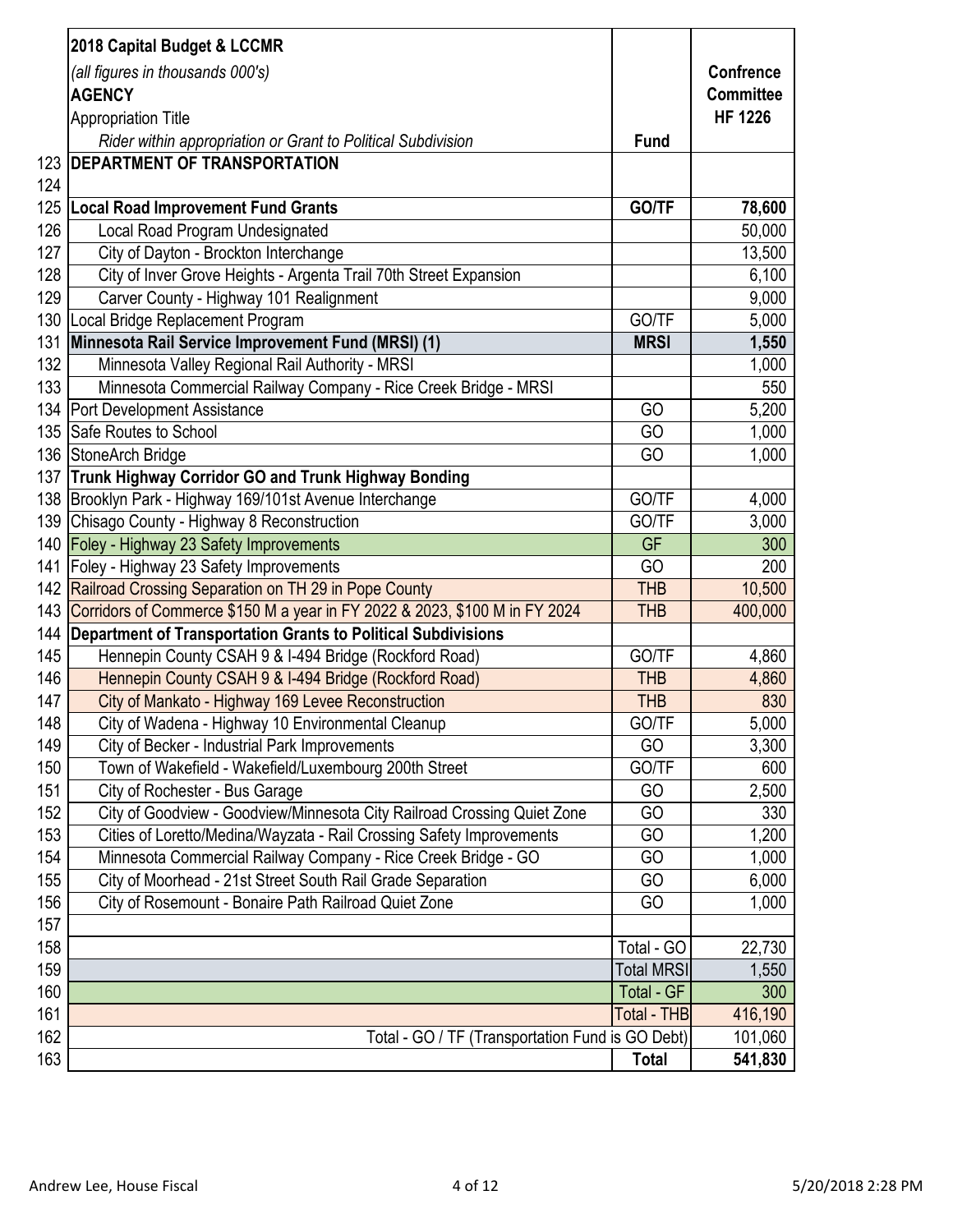|     | 2018 Capital Budget & LCCMR                                                             |              |                  |
|-----|-----------------------------------------------------------------------------------------|--------------|------------------|
|     | (all figures in thousands 000's)                                                        |              | <b>Confrence</b> |
|     | <b>AGENCY</b>                                                                           |              | <b>Committee</b> |
|     | <b>Appropriation Title</b>                                                              |              | <b>HF 1226</b>   |
|     | Rider within appropriation or Grant to Political Subdivision                            | <b>Fund</b>  |                  |
|     | <b>164   METROPOLITAN COUNCIL</b>                                                       |              |                  |
| 165 |                                                                                         |              |                  |
|     | 166 Inflow and Infiltration Grant Program                                               | GO           | 5,000            |
| 167 | <b>Metropolitan Council Grants to Political Subdivisions</b>                            |              |                  |
| 168 | Carver County - Lake Waconia Park                                                       | GO           | 1,500            |
| 169 | City of Loretto - Water Connection                                                      | GO           | 400              |
| 170 | City of New Hope - 50 meter Pool                                                        | GO           | 2,000            |
| 171 | City of St. Paul - Wakan Tipi Center                                                    | GO           | 3,000            |
| 172 | White Bear Lake Trail                                                                   | GO           | 4,000            |
| 173 |                                                                                         |              |                  |
| 174 |                                                                                         | Total - GO   | 15,900           |
|     | 175   DEPARTMENT of HUMAN SERVICES                                                      |              |                  |
| 176 |                                                                                         |              |                  |
| 177 | <b>Asset Preservation</b>                                                               | GO           | 10,000           |
|     | 178 St. Peter Dietary Building HVAC and Electrical Replacement                          | GO           | 2,200            |
|     | 179 Anoka Roof and HVAC Replacement                                                     | GO           | 6,550            |
|     | 180 Mental Health Crisis Centers                                                        | GO           | 28,100           |
| 181 | Dept. of Human Services Grants to Political Subdivisions                                |              |                  |
| 182 | City of Minneapolis - Family Partnership                                                | GO           | 10,000           |
| 183 | Scott County - Crisis Center                                                            | GO           | 1,900            |
| 184 | <b>White Earth Tribe - Opioid Center</b>                                                | <b>GF</b>    | 900              |
| 185 | Hennepin County - Regional Medical Examiner's Facility                                  | GO           | 15,073           |
| 186 |                                                                                         |              |                  |
| 187 |                                                                                         | Total - GO   | 73,823           |
| 188 |                                                                                         | Total - GF   | 900              |
| 189 |                                                                                         | <b>Total</b> | 74,723           |
|     | 190 VETERANS AFFAIRS DEPARTMENT                                                         |              |                  |
| 191 |                                                                                         |              |                  |
|     | 192 Asset Preservation                                                                  | GO<br>GO     | 9,000            |
|     | 193 New Veterans Homes - Bemidji<br>194   New Veterans Homes - Montevideo               | GO           | 12,400           |
|     | 195 New Veterans Homes - Preston                                                        | GO           | 9,400<br>10,200  |
| 196 |                                                                                         |              |                  |
| 197 |                                                                                         | Total - GO   |                  |
|     |                                                                                         |              | 41,000           |
| 199 | 198   DEPARTMENT OF CORRECTIONS                                                         |              |                  |
|     | 200 Asset Preservation                                                                  | GO           | 22,000           |
| 201 |                                                                                         | GO           | 16,000           |
|     | Saint Cloud Plumbing and Ventilation Upgrades<br>202 Moose Lake Control Room Renovation | GO           | 1,950            |
| 203 |                                                                                         |              |                  |
| 204 |                                                                                         | Total - GO   | 39,950           |
|     |                                                                                         |              |                  |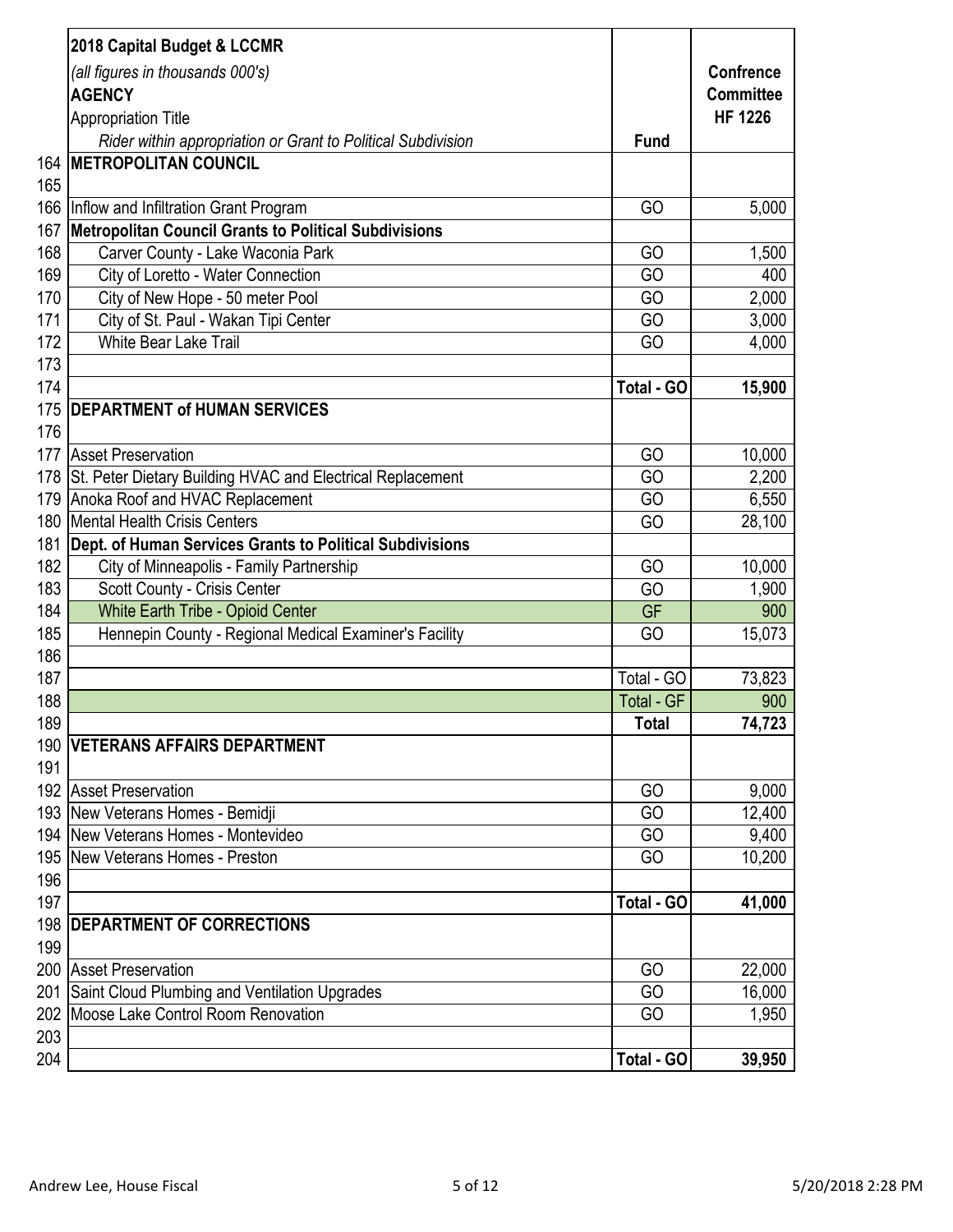|     | 2018 Capital Budget & LCCMR                                              |              |                  |
|-----|--------------------------------------------------------------------------|--------------|------------------|
|     | (all figures in thousands 000's)                                         |              | <b>Confrence</b> |
|     | <b>AGENCY</b>                                                            |              | <b>Committee</b> |
|     | <b>Appropriation Title</b>                                               |              | <b>HF 1226</b>   |
|     | Rider within appropriation or Grant to Political Subdivision             | <b>Fund</b>  |                  |
|     | 205 EMPLOYMENT AND ECONOMIC DEVELOPMENT                                  |              |                  |
| 206 |                                                                          |              |                  |
|     | 207 Business Development Public Infrastructure (BDPI)                    | GO           | 5,000            |
| 208 | <b>Transportation Economic Development</b>                               | GO           | 3,000            |
|     | 209   Innovative Business Development Infrastructure (IBDPI)             | GO           | 2,000            |
|     | 210 Employment and Economic Development Grants to Political Subdivisions |              |                  |
| 211 | <b>Austin - Public Television</b>                                        | GO           | 2,500            |
| 212 | City of Brooklyn Park - Second Harvest Food Bank                         | GO           | 18,000           |
| 213 | Centra Healthcare Systems - Wellness Center                              | GF           | 700              |
| 214 | City of Duluth - Superior Street Steam Project                           | GF           | 6,900            |
| 215 | City of Fergus Falls - Regional Treatment Center Demolition              | GO           | 3,500            |
| 216 | Goodhue County - Historical Society Museum                               | GO           | 616              |
| 217 | Hennepin County - Arts Space                                             | GF           | 1,400            |
| 218 | Hennepin County - Children's Theatre                                     | GO           | 1,000            |
| 219 | Itasca County - Radio Infrastructure                                     | GO           | 514              |
| 220 | City of Jackson - Memorial Park Redevelopment                            | GO           | 290              |
| 221 | City of Litchfield - Opera House                                         | GF           | 100              |
| 222 | City of Minneapolis - Upper Mississippi Terminal Redevelopment           | GO           | 15,000           |
| 223 | Minneapolis American Indian Center                                       | GF           | 5,000            |
| 224 | Pipestone County - Dental Center                                         | GO           | 500              |
| 225 | City of Perham - School Repurposing                                      | GO           | 6,000            |
| 226 | Polk County - North County Food Bank                                     | GO           | 3,000            |
| 227 | Ramsey County - Landmark Center                                          | <b>GF</b>    | 350              |
| 228 | City of Rosemount - Family Resource Center                               | GO           | 450              |
| 229 | City of Silver Bay - Black Beach Campground                              | GO           | 1,765            |
| 230 | City of St. Paul - Conway Center                                         | GO           | 4,500            |
| 231 | City of St. Paul - MN Humanities Center                                  | GO           | 1,000            |
| 232 | City of St. Paul - Minnesota Museum of American Art                      | GO           | 2,500            |
| 233 | City of St. Paul - RiverCentre Parking Ramp                              | GO           | 5,000            |
| 234 | City of St. Paul - Southeast Asian Language Job Training Facility        | GO           | 5,500            |
| 235 | City of Wabasha - Eagle Center                                           | GO           | 8,000            |
| 236 | City of Waite Park - Quarry Redevelopment                                | GO           | 5,000            |
| 237 |                                                                          |              |                  |
| 238 |                                                                          | Total - GF   | 14,450           |
| 239 |                                                                          | Total - GO   | 94,635           |
| 240 |                                                                          | <b>Total</b> | 109,085          |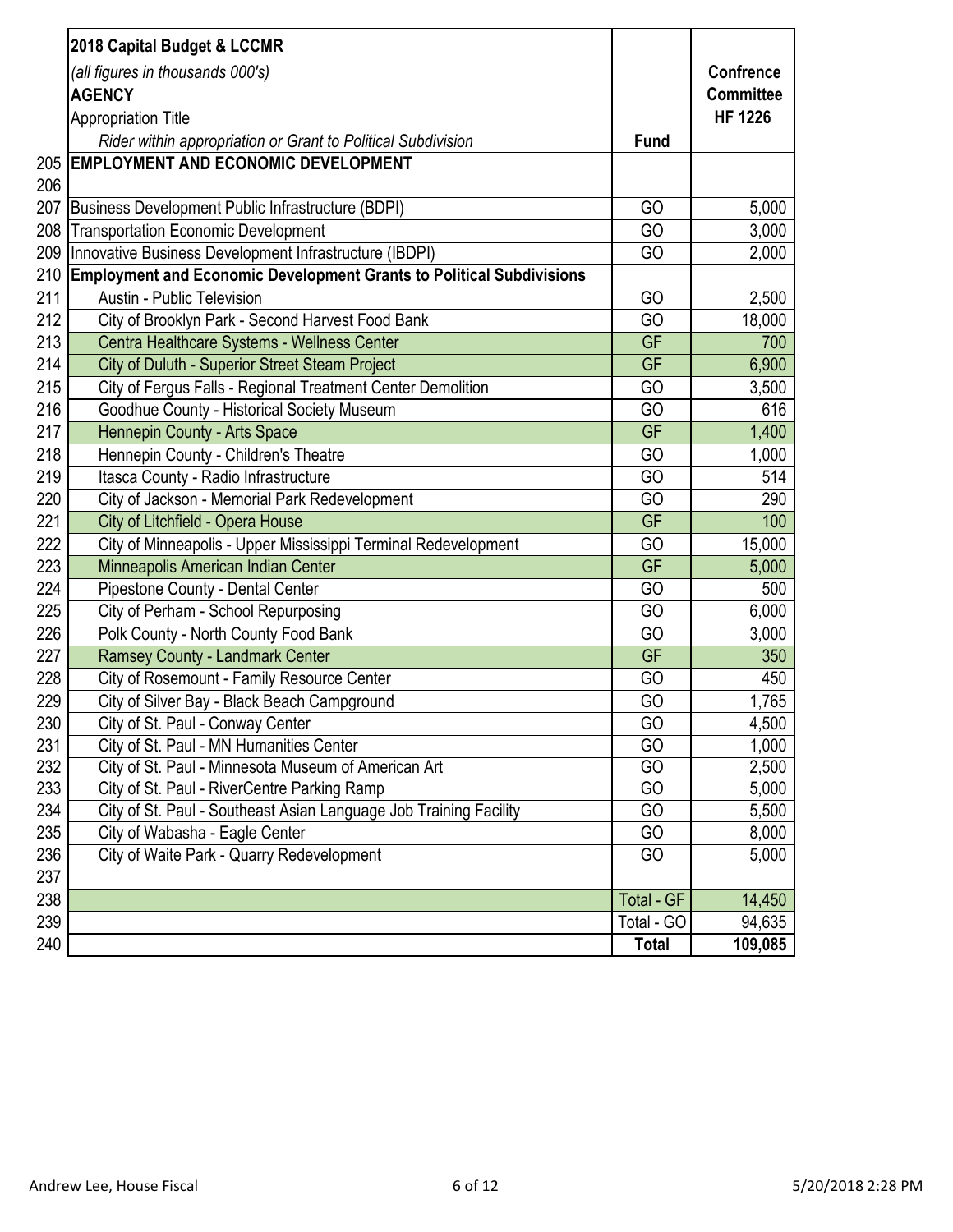|     | 2018 Capital Budget & LCCMR                                         |                   |                                      |
|-----|---------------------------------------------------------------------|-------------------|--------------------------------------|
|     | (all figures in thousands 000's)<br><b>AGENCY</b>                   |                   | <b>Confrence</b><br><b>Committee</b> |
|     | <b>Appropriation Title</b>                                          |                   | <b>HF 1226</b>                       |
|     | Rider within appropriation or Grant to Political Subdivision        | <b>Fund</b>       |                                      |
| 241 | <b>PUBLIC FACILITIES AUTHORITY</b>                                  |                   |                                      |
| 242 |                                                                     |                   |                                      |
| 243 | State Matching Funds for USEPA Capitalization Grants                | GO                | 14,000                               |
| 244 | Water Infrastructure Fund - Drinking Water                          | GO                | 25,000                               |
| 245 | <b>Public Facilities Authority Grants to Political Subdivisions</b> |                   |                                      |
| 246 | City of Arden Hills - Water Main                                    | GO                | 500                                  |
| 247 | City of Albertville - Wastewater                                    | GO                | 2,000                                |
| 248 | City of Aurora - Multicity Water Infrastructure                     | GO                | 2,500                                |
| 249 | City of Big Lake - Wastewater Treatment Facility                    | GO                | 1,000                                |
| 250 | City of Cold Spring - Water Treatment Facility                      | GO                | 4,000                                |
| 251 | City of Glencoe - Wastewater Treatment Center                       | GO                | 3,000                                |
| 252 | Cities of Keewatin/Nashwauk - Multicity Water Infrastructure        | GO                | 850                                  |
| 253 | City of Oronoco - Wastewater Infrastructure                         | GO                | 2,500                                |
| 254 | City of Saint James - Storm water Retention Pond                    | GO                | 3,000                                |
| 255 | City of Waldorf - Wastewater Treatment Infrastructure               | GO                | 1,900                                |
| 256 | City of Windom - Wastewater Treatment Facility                      | GO                | 3,000                                |
| 257 | City of Winnebago - Water Infrastructure                            | GO                | 1,100                                |
| 258 |                                                                     |                   |                                      |
| 259 |                                                                     | <b>Total - GO</b> | 64,350                               |
| 260 | <b>MN HOUSING FINANCE AGENCY</b>                                    |                   |                                      |
| 261 |                                                                     |                   |                                      |
| 262 | <b>Public Housing Rehabilitation</b>                                | GO                | 10,000                               |
| 263 |                                                                     |                   |                                      |
| 264 |                                                                     | Total - GO        | 10,000                               |
|     | 265   MINNESOTA HISTORICAL SOCIETY                                  |                   |                                      |
| 266 |                                                                     |                   |                                      |
|     | 267 Historic Sites Asset Preservation                               | GO                | 8,000                                |
|     | 268   Fort Snelling Visitor Center                                  | GO                | 15,000                               |
| 269 |                                                                     |                   |                                      |
| 270 |                                                                     | <b>Total - GO</b> | 23,000                               |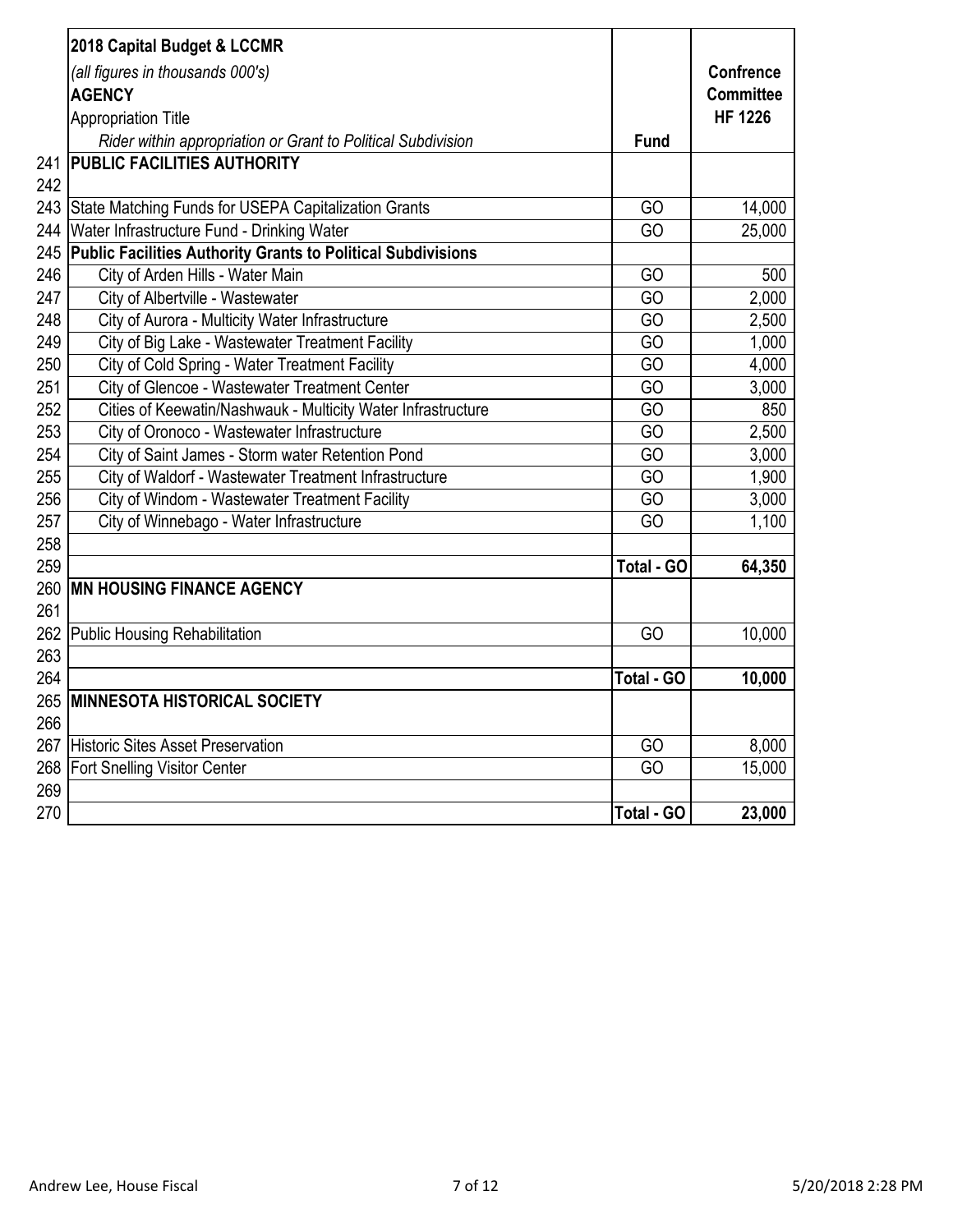|               | 2018 Capital Budget & LCCMR                                                                                    |                               |                  |
|---------------|----------------------------------------------------------------------------------------------------------------|-------------------------------|------------------|
|               | (all figures in thousands 000's)                                                                               |                               | <b>Confrence</b> |
|               | <b>AGENCY</b>                                                                                                  |                               | <b>Committee</b> |
|               | <b>Appropriation Title</b>                                                                                     |                               | <b>HF 1226</b>   |
|               | Rider within appropriation or Grant to Political Subdivision                                                   | <b>Fund</b>                   |                  |
| 271           | <b>MINNESOTA MANAGEMENT AND BUDGET</b>                                                                         |                               |                  |
| 272           |                                                                                                                |                               |                  |
| 273           | <b>Estimated Bond Sale Expenses (Estimate)</b>                                                                 | GO                            | 892              |
| 274           | <b>Estimated Bond Sale Expenses (Estimate)</b>                                                                 | <b>THB</b>                    | 418              |
| 275           |                                                                                                                |                               |                  |
| 276           |                                                                                                                | Total - GO                    | 892              |
| 277           |                                                                                                                | Total - THB                   | 418              |
| 278           |                                                                                                                | <b>Total</b>                  | 1,310            |
| 279           | <b>APPROPRIATIONS BONDS</b>                                                                                    |                               |                  |
| 280           |                                                                                                                |                               |                  |
| 281           | MHFA - Non Profit Housing Infrastructure Appropriations Bonds                                                  | <b>APPROP</b>                 | 50,000           |
| 282           | MHFA - Housing Infrastructure For Persons with Behavioral Health Needs                                         | <b>APPROP</b>                 | 30,000           |
| 283           |                                                                                                                |                               |                  |
| 284           |                                                                                                                | <b>Total APPROP</b>           | 80,000           |
| 285           | <b>TOTALS</b>                                                                                                  |                               |                  |
| 286           | Total - General Obligation (Excludes TF, Max Effort)                                                           |                               | 713,975          |
| 287           | Total - GO / TF (Transportation Fund is GO Debt)                                                               |                               | 101,060          |
| 288           |                                                                                                                | <b>Total - User Financing</b> | 63,005           |
| 289           | Total - MAX School Effort                                                                                      |                               | 14,000           |
| 290           |                                                                                                                | <b>Total - General Fund</b>   | 41,250           |
| 291           | <b>Total - Trunk Highway Bonding</b>                                                                           |                               | 416,608          |
| 292           | Total - Minnesota Rail Service Improvement Fund                                                                |                               | 1,550            |
| 293           | Total - Trunk Highway Fund (House Trunk Highway Debt Service in Article 2)                                     |                               | 150              |
| 294           | <b>Total - Appropriations Bonds</b>                                                                            |                               | 80,000           |
| 295           |                                                                                                                | Total                         | 1,431,598        |
| 296           | General Fund Supported GO Debt (GO + TF + MAX)                                                                 |                               | 829,035          |
| 297           | Principal Needed for Bond Sale (GO + TF + MAX + UF)                                                            |                               | 892,040          |
| 298           | <b>Bond Sale Authorization (GO + UF)</b>                                                                       |                               | 776,980          |
| 299           |                                                                                                                |                               |                  |
| 300           |                                                                                                                | <b>GO Cancellations</b>       | (4,035)          |
| 301           | <b>General Fund Transfer From Budget Reserve</b>                                                               |                               | (25,000)         |
| 302           | <b>General Fund Cancellations</b>                                                                              |                               | (2,800)          |
| 303           |                                                                                                                | <b>Total GF Impact</b>        | 13,450           |
| 304           |                                                                                                                | <b>Total GO Impact</b>        | 825,000          |
| 305           | *Note: Includes \$500,000 appropriated in each year of the next biennium for review of water quality standards |                               |                  |
| 306           | (1) In addition to MRSI Appropriations the rider contains a Loan to grant conversion for the                   |                               |                  |
| 307           | Hugo Short Line Railway which would covert a balance of \$235 thousand.                                        |                               |                  |
| 308<br>$\sim$ |                                                                                                                |                               | $\sim$           |

309 Above Base General Fund Debt Service for GO Bonding for FY 2019 \*See Debt Service Sheet for Base, and more detail.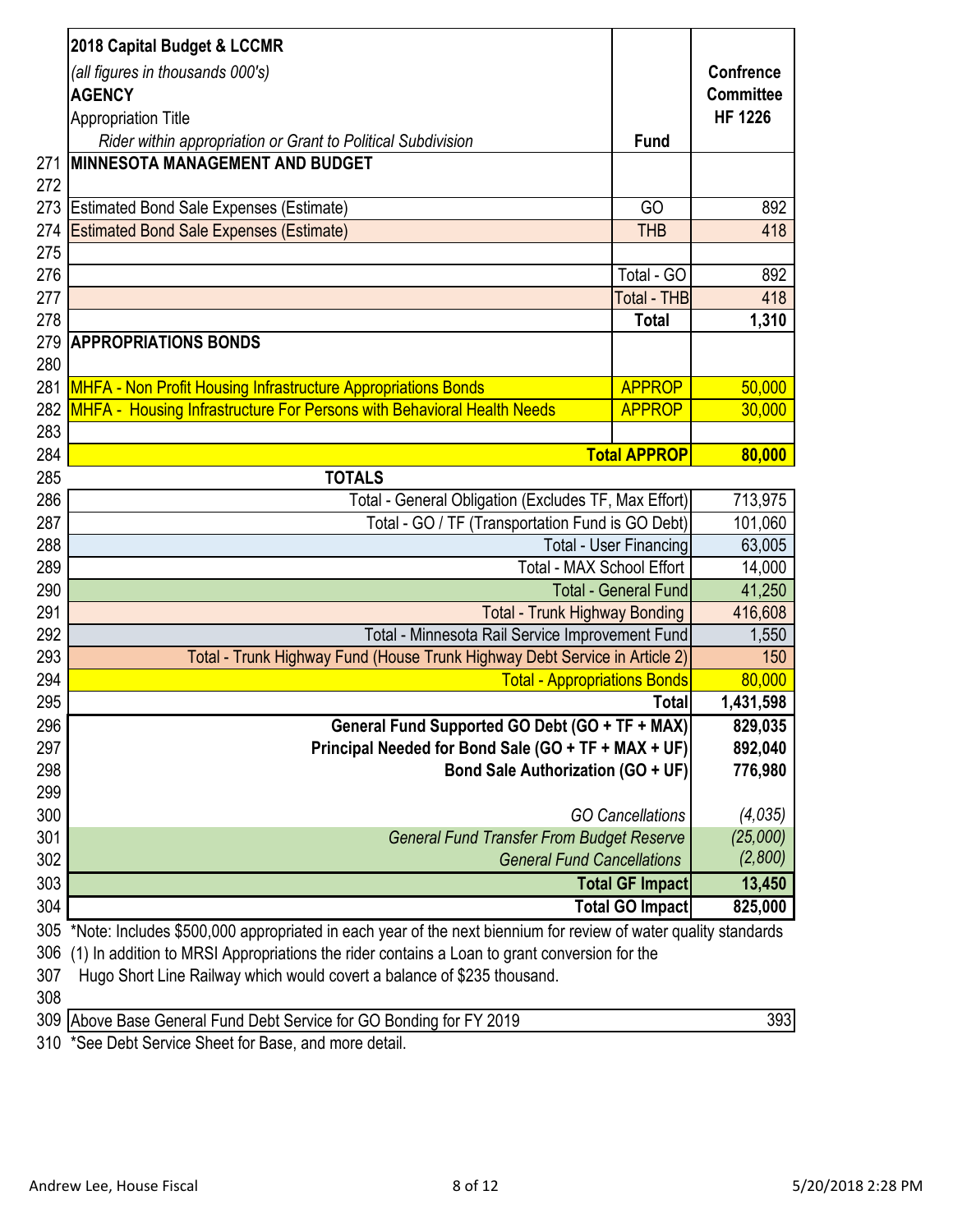|     | (all figures in thousands 000's)<br><b>AGENCY</b>                                            |              | <b>Confrence</b><br><b>Committee</b> |
|-----|----------------------------------------------------------------------------------------------|--------------|--------------------------------------|
|     | <b>Appropriation Title</b>                                                                   |              | <b>HF 1226</b>                       |
|     | Rider within appropriation or Grant to Political Subdivision                                 | <b>Fund</b>  |                                      |
|     | 311 ARTICLE 3-ENVIRONMENT AND NATURAL RESOURCES TRUST FUND                                   |              |                                      |
| 312 |                                                                                              |              |                                      |
| 313 | <b>Foundational Natural Resource Data and Information</b>                                    | <b>ENRTF</b> | FY 2019                              |
| 314 | Minnesota Geological Survey Atlases for Water Resources Management Part-A                    |              | 1,240                                |
| 315 | Providing Critical Water Quality Information for Lake Management                             |              | 250                                  |
| 316 | Minnesota Biodiversity Atlas: Phase II Expansion                                             |              | 350                                  |
| 317 | Maximizing Wildlife, Water, and Productivity in Peatland Forests                             |              | 600                                  |
| 318 | Assessing Ecosystem Services Provided By Lichens and Mosses                                  |              | 213                                  |
| 319 | An Early Warning System for Wildlife Health Threats: Using Wildlife Rehabilitation Data to N |              | 280                                  |
| 320 | Conservation on Minnesota's Forest Birds Management Concern                                  |              | 500                                  |
| 321 | Mapping Avian Movement in Minnesota                                                          |              | 200                                  |
| 322 | Variable Winter Thermal Regimes and Managing Trout Streams                                   |              | 400                                  |
| 323 | Data Acquisition to Develop Native Mussel Habitat Suitability                                |              | 200                                  |
| 324 |                                                                                              |              | 4,233                                |
| 325 | <b>Water Resources</b>                                                                       |              |                                      |
| 326 | Wastewater Treatment Plant Optimization Pilot Program*                                       |              | 700                                  |
| 327 | Removing Plastic Particle Pollution from Minnesota Water Bodies                              |              | 300                                  |
| 328 | Investigation of Road Salt Alternatives and Pavement Innovations                             |              | 400                                  |
| 329 | Contaminant Removal Efficiency of Urban Storm water Treatment Ponds                          |              | 325                                  |
| 330 | Small Cheap Purification System for Cleaner Drinking Water                                   |              | 425                                  |
| 331 | Emerging Pathogens in Lakes, Rivers, and Tap Water                                           |              | 325                                  |
| 332 | Unregulated Contaminants: Addressing Gaps in Drinking Water Protection                       |              | 1,000                                |
| 333 | Defining Minnesota's Environmental Antibiotic and Antibiotic Resistance Footprint            |              | 750                                  |
| 334 | Working Farmlands: Targeting Alfalfa Production for Water Protection                         |              | 500                                  |
| 335 | Preventing Nitrate Contamination of Groundwater Using Perennial Grains                       |              | 250                                  |
| 336 | ShellRock River Watershed Stormwater Quality Trading Pilot Program                           |              | 300                                  |
| 337 | Lake Agnes Treatment                                                                         |              | 600                                  |
| 338 |                                                                                              |              | 5,875                                |
| 339 | <b>Environmental Education</b>                                                               |              |                                      |
| 340 | Phase 2 Prairie Sportsman Statewide Environmental Education Project                          |              | 300                                  |
| 341 | YES! Students Take on Minnesota Water Quality Challenge                                      |              | 213                                  |
| 342 | <b>Get Outdoors After School!</b>                                                            |              | 30                                   |
| 343 | Connecting Students with Watersheds through Hands-on Learning                                |              | 400                                  |
| 344 | River Watch on the Minnesota River                                                           |              | 100                                  |
| 345 | <b>Pollinator Ambassadors for Urban Gardens</b>                                              |              | 250                                  |
| 346 | Morris Prairie Pollinator Demonstration and Education                                        |              | 550                                  |
| 347 | Expanding Nature Knowledge and Experience in North Minneapolis                               |              | 500                                  |
| 348 | Preparing Minnesotans for Changes in Wolf Management                                         |              | 1,000                                |
| 349 | Preserve Resources by Expanding the State's Reuse Sectors                                    |              | 275                                  |
| 350 | Phase II- Reduce Solid Waste and Greenhouse Gas Emissions                                    |              | 800                                  |
| 351 |                                                                                              |              | 4,418                                |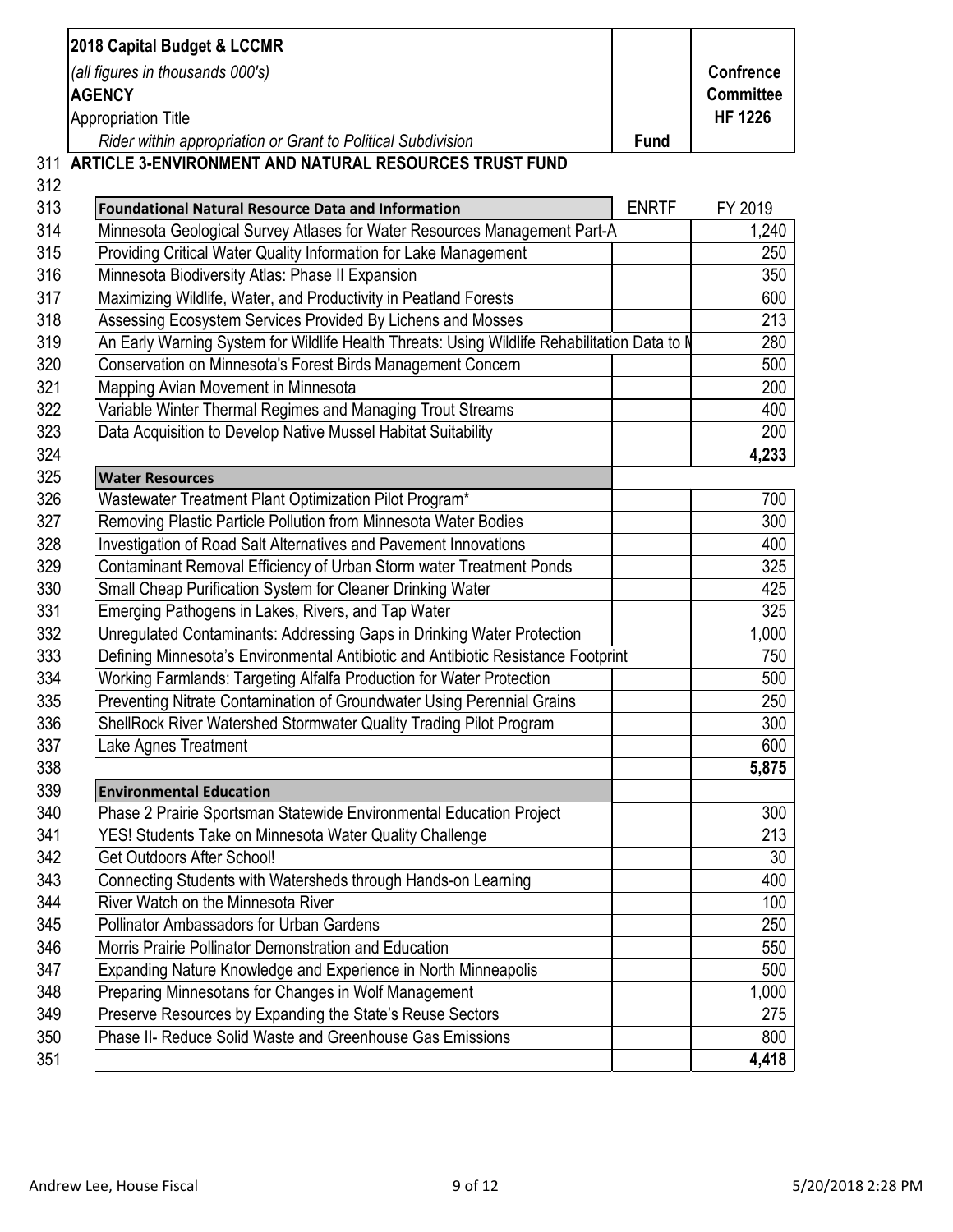|     | 2018 Capital Budget & LCCMR                                                                  |                  |
|-----|----------------------------------------------------------------------------------------------|------------------|
|     | (all figures in thousands 000's)                                                             | <b>Confrence</b> |
|     | <b>AGENCY</b>                                                                                | <b>Committee</b> |
|     | <b>Appropriation Title</b>                                                                   | <b>HF 1226</b>   |
|     | Rider within appropriation or Grant to Political Subdivision<br><b>Fund</b>                  |                  |
| 352 | <b>Aquatic and Terrestrial Invasive Species</b>                                              |                  |
| 353 | Minnesota Invasive Terrestrial Plants and Pests Center 4                                     | 3,500            |
| 354 | Palmer Amaranth Detection and Eradication Continuation                                       | 431              |
| 355 | Evaluate Control Methods for Invasive Hybrid Cattails                                        | 131              |
| 356 | Developing RNA Interference Genetic Controls for Zebra Mussels                               | 500              |
| 357 | An Effective and Practical Invasive Carp Deterrent                                           | 998              |
| 358 | Determining Minnesota's Risk of a Toxic Algal Invader                                        | 200              |
| 359 |                                                                                              | 5,760            |
| 360 | Air Quality, Climate Change, and Renewable Energy                                            |                  |
| 361 | <b>Clean Electricity from Solar Windows</b>                                                  | 350              |
| 362 | Community-Scale Energy Storage Guide for Renewable Energy                                    | 550              |
| 363 | Cheap Solar Energy from Simple Roll-to-Roll Manufacturing                                    | 300              |
| 364 |                                                                                              | 1,200            |
| 365 | Methods to Protect, Restore, and Enhance Land, Water, and Habitat                            |                  |
| 366 | Nongame Wildlife Program Acceleration                                                        | 220              |
| 367 | Replacing Plastic Cover in Vegetable Production with BioMulch                                | 310              |
| 368 | Show Me the Money: 10 Markets for Perennials                                                 | 150              |
| 369 | <b>Agricultural Weed Control Using Robots</b>                                                | 1,600            |
| 370 | Restoring Minnesota's Forests in State Parks                                                 | 250              |
| 371 | Increasing Timber Availability and Habitat with Soil Management                              | 200              |
| 372 | Restoring Wetland Invertebrates to Revive Wildlife Habitat                                   | 400              |
| 373 | Preserving and Restoring Minnesota's Native Orchids-Phase 2                                  | 259              |
| 374 |                                                                                              | 3,389            |
| 375 | <b>Land Acquisition for Habitat and Recreation</b>                                           |                  |
| 376 | Local Parks, Trails and Natural Area Grants                                                  | 2,000            |
| 377 | Mesabi Trail, County Road 88 to Ely Segment                                                  | 600              |
| 378 | Harmony State Trail Extension Land Acquisition                                               | 235              |
| 379 | Mississippi Blufflands State Trail - Red Wing Riverfront                                     | 550              |
| 380 | Swedish Immigrant Trail Segment within Interstate State Park                                 | 2,254            |
| 381 | <b>Superior Hiking Trail Enhancement Plan</b>                                                | 100              |
| 382 | A Local-State-Federal Partnership Protects multiple public benefits on the Mississippi River | 700              |
| 383 | Prioritize and Target North-Central Minnesota Lakes for Protection                           | 750              |
| 384 | Private Native Prairie Conservation through Native Prairie Bank                              | 2,000            |
| 385 | Minnesota State Trails - Development and Enhancement                                         | 2,500            |
| 386 | Minnesota State Parks and State Trails Land Acquisition                                      | 2,500            |
| 387 | SNA Habitat Restoration, Public Engagement, and Strategic Acquisition                        | 3,250            |
| 388 |                                                                                              | 17,439           |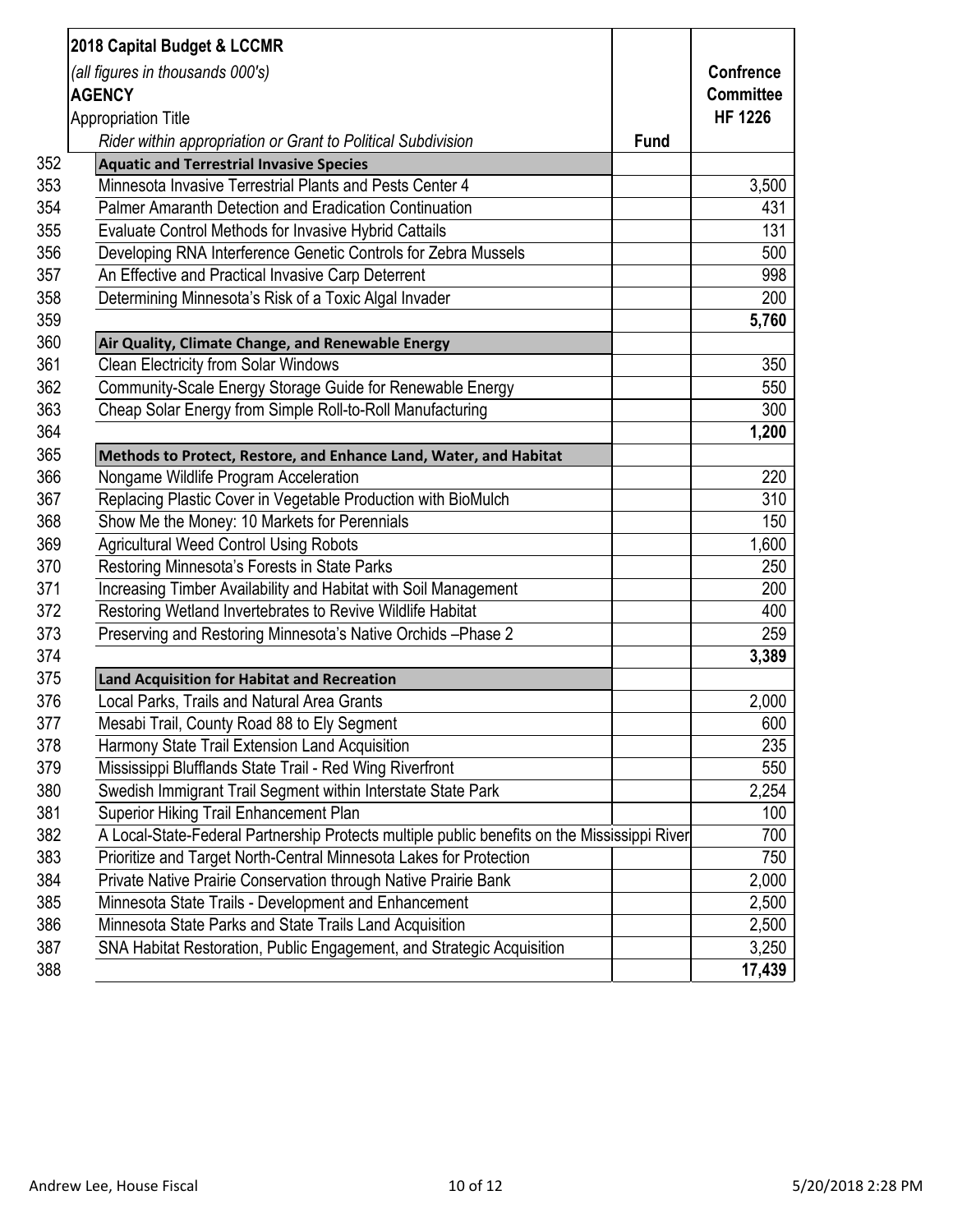|     | 2018 Capital Budget & LCCMR                                  |                 |                  |
|-----|--------------------------------------------------------------|-----------------|------------------|
|     | (all figures in thousands 000's)                             |                 | <b>Confrence</b> |
|     | <b>AGENCY</b>                                                |                 | <b>Committee</b> |
|     | <b>Appropriation Title</b>                                   |                 | <b>HF 1226</b>   |
|     | Rider within appropriation or Grant to Political Subdivision | <b>Fund</b>     |                  |
| 389 | <b>Emerging Issues Account</b>                               |                 |                  |
| 390 | <b>Emerging Issues Account</b>                               |                 | 439              |
| 391 |                                                              |                 | 439              |
| 392 | <b>Other</b>                                                 |                 |                  |
| 393 | <b>Contract Agreement Reimbursement</b>                      |                 | 135              |
| 394 |                                                              |                 | 135              |
| 395 | <b>Debt Service</b>                                          |                 |                  |
| 396 | FY 2019 Debt Service on appropriation bonds*                 |                 | 2,940            |
| 397 |                                                              |                 | 2,940            |
| 398 | <b>TOTAL LCCMR</b>                                           |                 | 45,828           |
| 399 | *includes \$89,000 in FY 2018                                |                 |                  |
| 400 |                                                              |                 |                  |
|     | 401 ARTICLE 4-ENRTF APPROPRIATION BONDS                      |                 |                  |
|     | <b>402 NATURAL RESOURCES DEPARTMENT</b>                      |                 |                  |
| 403 | <b>DNR Asset Preservation</b>                                |                 | 3,419            |
| 404 | <b>Elk River Lake Orono</b>                                  |                 | 1,500            |
| 405 | Seidles Lake                                                 |                 | 781              |
| 406 |                                                              | <b>Subtotal</b> | 5,700            |
|     | <b>407 POLLUTION CONTROL AGENCY</b>                          |                 |                  |
| 408 | Anoka Landfill                                               |                 | 6,000            |
| 409 | Lake Redwood                                                 |                 | 7,300            |
| 410 |                                                              | <b>Subtotal</b> | 13,300           |
| 411 | <b>BOARD OF WATER AND SOIL RESOURCES</b>                     |                 |                  |
| 412 | <b>RIM</b>                                                   |                 | 10,000           |
| 413 |                                                              | <b>Subtotal</b> | 10,000           |
|     | <b>414 PUBLIC FACILITIES AUTHORITY</b>                       |                 |                  |
| 415 | State Matching Funds for USEPA Capitalization Grants         |                 | 6,000            |
| 416 | Water Infrastructure-Clean Water Program (waste water)       |                 | 14,652           |
| 417 | <b>Point Source Implementation Supplemental Grants</b>       |                 | 38,348           |
| 418 |                                                              | <b>Subtotal</b> | 59,000           |
|     | <b>419 METROPOLITAN COUNCIL PARKS</b>                        |                 |                  |
| 420 | <b>Metro Parks</b>                                           |                 | 10,000           |
| 421 |                                                              | <b>Subtotal</b> | 10,000           |
| 422 |                                                              |                 |                  |
| 423 |                                                              | <b>TOTAL</b>    | 98,000           |
| 424 |                                                              |                 |                  |